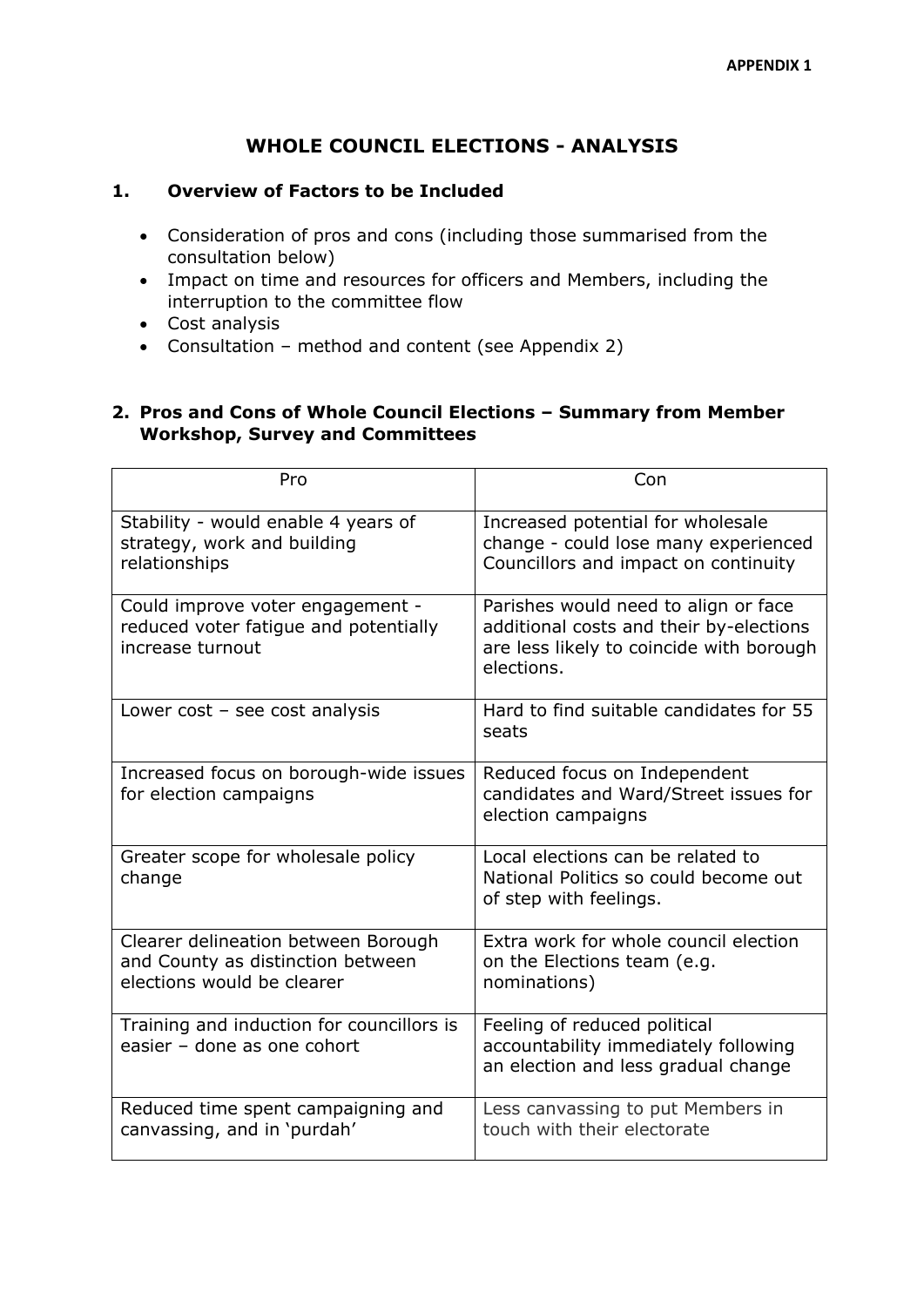#### **APPENDIX 1**

| <b>ELECTIONS BY THIRDS</b>           | 2020            | 2021   | 2022            | 2023            | 2024            | 2025           | 2026            |
|--------------------------------------|-----------------|--------|-----------------|-----------------|-----------------|----------------|-----------------|
| <b>Election Type</b>                 | <b>District</b> | County | <b>District</b> | <b>District</b> | <b>District</b> | County         | <b>District</b> |
|                                      | <b>PCC</b>      |        | General         |                 | <b>PCC</b>      |                |                 |
|                                      |                 |        |                 |                 |                 |                |                 |
| <b>Estimated proportion of spend</b> | 50%             | 0%     | 50%             | 100%            | 50%             | 0%             | 100%            |
|                                      |                 |        |                 |                 |                 |                |                 |
| <b>Estimated Expenditure</b>         | £82,000         | £0     | £82,000         | £164,000        | £82,000         | E <sub>0</sub> | £164,000        |

| <b>District Election Cost (based on budget)</b> |          |
|-------------------------------------------------|----------|
| incl. by elections)                             | £164.000 |
| 4 year Cost                                     | £410.000 |

| <b>WHOLE COUNCIL ELECTIONS</b>       | 2020            | 2021   | 2022            | 2023            | 2024       | 2025   | 2026 |
|--------------------------------------|-----------------|--------|-----------------|-----------------|------------|--------|------|
| <b>Election Type</b>                 | <b>District</b> | County | <b>District</b> | <b>District</b> | <b>PCC</b> | County |      |
|                                      | <b>PCC</b>      |        | General         |                 |            |        |      |
| <b>Estimated proportion of spend</b> | 50%             | 0%     | 50%             | 100%            | 0%         | 0%     | 0%   |
| <b>Estimated Expenditure</b>         | £82,000         | £0     | £82.000         | £275,000        | £0         | £0     | £0   |

| <b>District Election Cost (Estimate incl. by</b> |          |
|--------------------------------------------------|----------|
| elections)                                       | £275,000 |
| 4 year Cost                                      | £275,000 |
|                                                  |          |
| <b>Whole Council Election Saving</b>             | £135,000 |
| Annualised                                       | £33,750  |

|                                                     | <b>Election By Thirds</b> | <b>Whole Council Election</b> |
|-----------------------------------------------------|---------------------------|-------------------------------|
| <b>Vacancies</b>                                    | 18 or 19                  | 55<br>26 or 55 (if single     |
| <b>Wards</b>                                        | 18 or 19                  | member wards<br>adopted)      |
| Electorate (est.)                                   | 90k                       | 120k                          |
| Cost (incl. by elections)                           | £164k                     | £275k                         |
| <b>Parish elections</b><br>(dependent on contested) | up to $21$                | up to 40                      |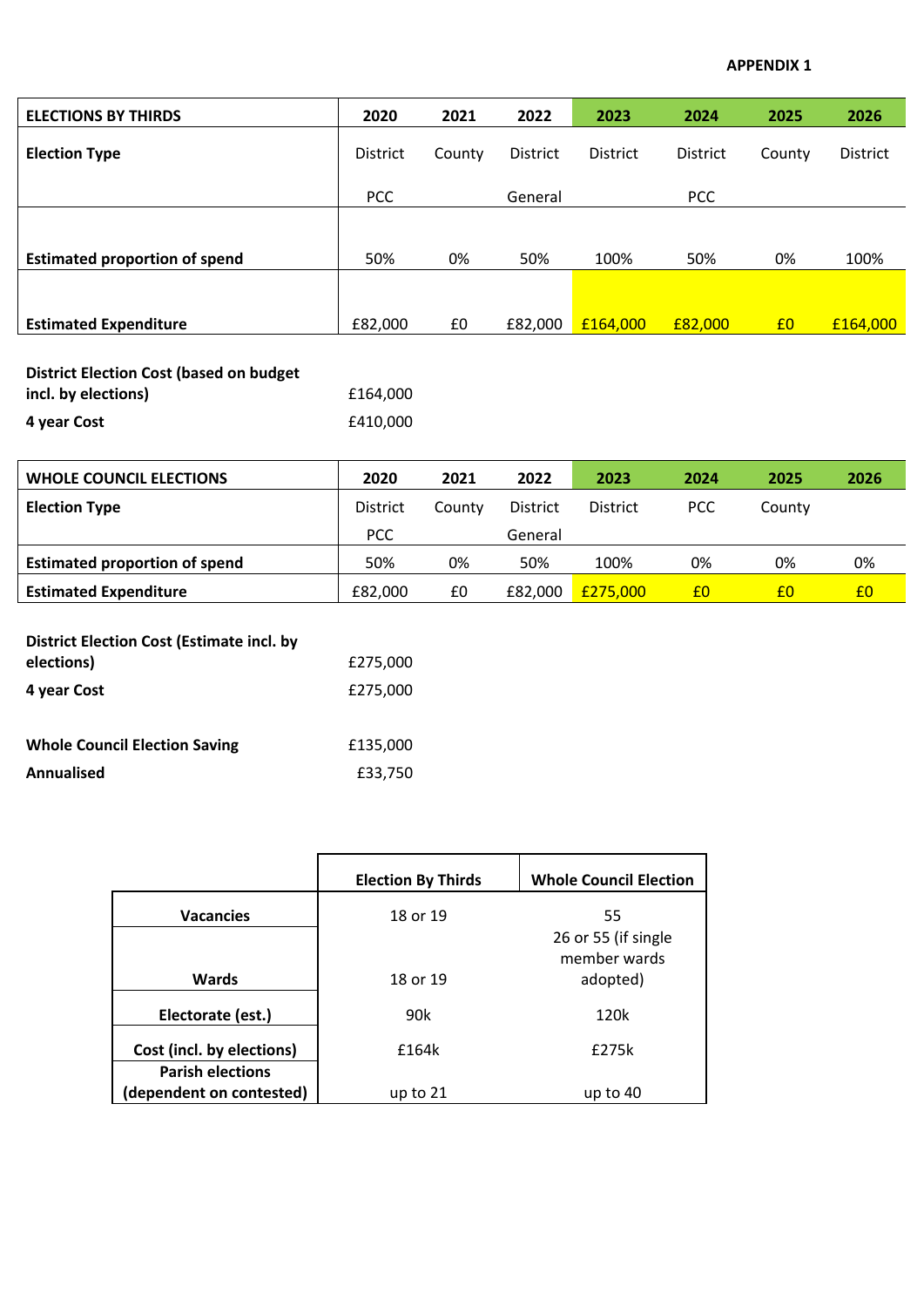# **3. Practical Impact on the Calendar**:

- Currently lose early May from the calendar, as per our local choice
- Publicity restrictions in place 'Purdah' limits types of decisions able to be taken in April (impact is managed so minimal in practice)
- Publicity restrictions currently happen in four out of four years (three Borough, one County)
- Under Whole Council Elections publicity restrictions would happen in two out of four years (one Borough, one County)

# **4. Impact on Electoral Services and elections resourcing**

4.1 Electoral Services carry out Electoral Registration functions and Election functions. Whole Council Elections impacts only on Borough Elections not any other function performed by the team as set below:

| Electoral Registration                                                                                                                                                                                                                                | Election functions                                                                                                                                                                                                                                                                                        |
|-------------------------------------------------------------------------------------------------------------------------------------------------------------------------------------------------------------------------------------------------------|-----------------------------------------------------------------------------------------------------------------------------------------------------------------------------------------------------------------------------------------------------------------------------------------------------------|
| Rolling registration<br><b>Annual Canvass</b><br>Postal refresh (January)<br>Service voters and other declarations<br>Polling Place Review<br><b>Community Governance Reviews</b><br>Boundary maintenance (UPRNs etc.)<br>Register control and access | Primary election activity - Parliamentary,<br>County, PCC and referendums<br>By elections (Parliamentary, PCC,<br>$\bullet$<br>County, Borough, and Parish)<br>• Other elections (i.e. prison)<br>Neighbourhood plan referendums<br>$\bullet$<br>Other (misc.) referendums (e.g. linked<br>to CGR or BID) |

- 4.2 Running elections involves the work of the Electoral Services team and officers from Democratic Services, Policy and Communications, Business Improvement, Borough Services and others in preparing for the count. On the day of the poll and count staff from across the authority are given a day to work on the election.
- 4.3 It is hard to estimate the full resource opportunity cost of this but in any event these resource requirements would only be removed one year in four – assuming no other elections take place in that year (i.e. a General Election).
- 4.4 The possibility of electoral services staffing reductions has been raised previously but this is unlikely to be achievable (see 4.1). As shown we would have elections three years in every four as a minimum, and registration work is now all year round. However, the additional time freed up one year in four (assuming no General Election) would be to provide capacity to ensure all other activities are up to date, look at Democratic Engagement, and look at services developments through improvements to the canvass, registration and election processes.
- 4.5 There is an argument that currently, with local elections run three years in four and county elections in the fourth, that electoral services and the wider elections team maintain practice at running local elections and this improves our ability to deliver them. It could also be argued that running